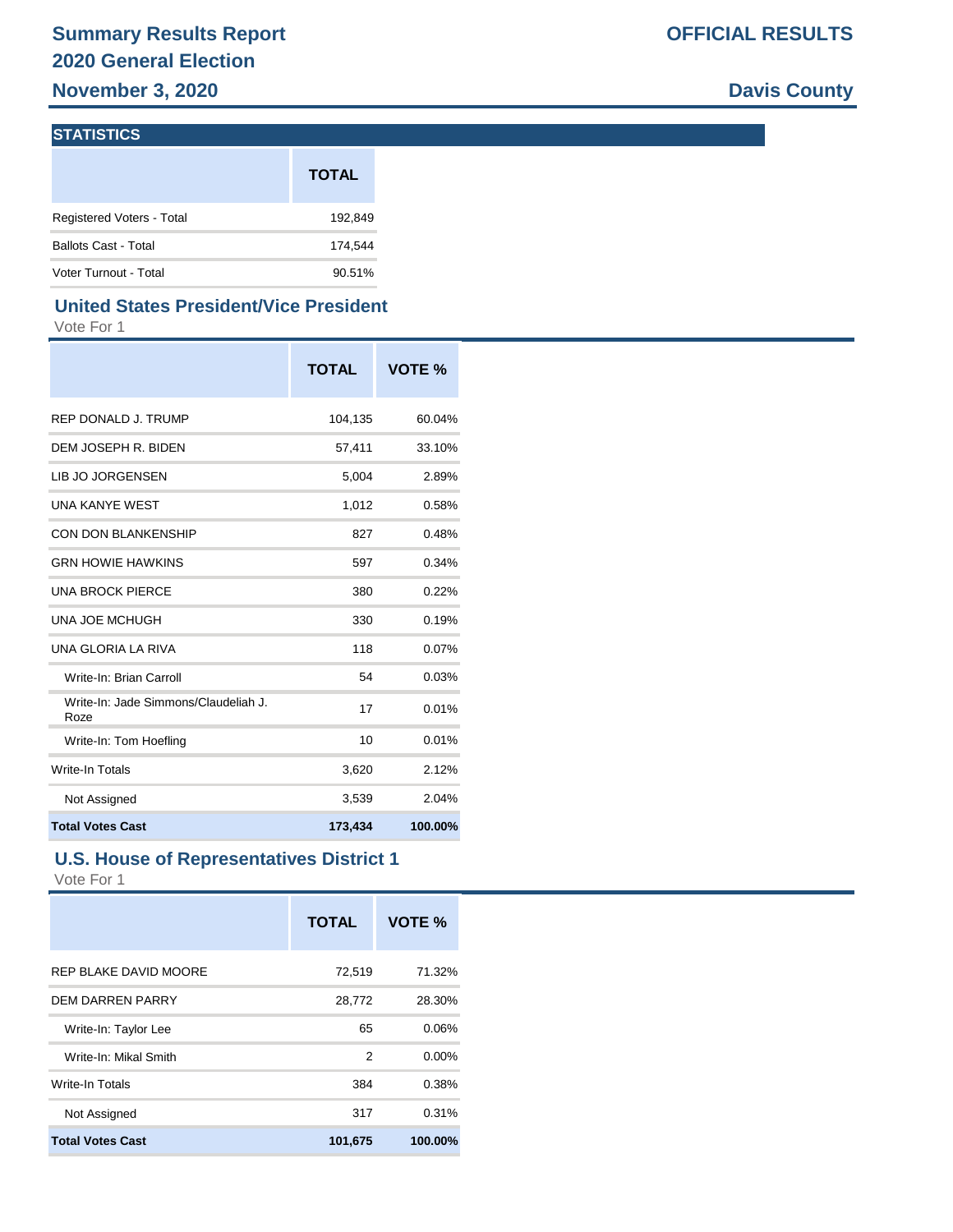### **U.S. House of Representatives District 2 U.S.**

Vote For 1

|                         | <b>TOTAL</b> | VOTE %  |
|-------------------------|--------------|---------|
| REP CHRIS STEWART       | 42,085       | 65.10%  |
| <b>DEM KAEL WESTON</b>  | 19,739       | 30.54%  |
| LIB J. ROBERT LATHAM    | 2,819        | 4.36%   |
| <b>Total Votes Cast</b> | 64,643       | 100.00% |

### **Governor/Lieutenant Governor**

Vote For 1

|                                                   | <b>TOTAL</b>   | VOTE %   |
|---------------------------------------------------|----------------|----------|
| REP SPENCER J. COX                                | 115,501        | 67.76%   |
| <b>DEM CHRIS PETERSON</b>                         | 41,101         | 24.11%   |
| LIB DANIEL RHEAD COTTAM                           | 6,018          | 3.53%    |
| <b>IAP GREG DUERDEN</b>                           | 4,374          | 2.57%    |
| Write-In: Madeline Kazantzis/Ed Kennedy           | 1,193          | 0.70%    |
| Write-In: Kristena M. Conlin                      | 148            | 0.09%    |
| Write-In: Richard T. Whitney                      | 16             | 0.01%    |
| Write-In: Tyler Scott Batty/Gregory C.<br>Johnson | $\mathfrak{p}$ | $0.00\%$ |
| Write-In Totals                                   | 3,473          | 2.04%    |
| Not Assigned                                      | 2,114          | 1.24%    |
| <b>Total Votes Cast</b>                           | 170,467        | 100.00%  |

### **Attorney General**

Vote For 1

|                         | <b>TOTAL</b> | VOTE %  |
|-------------------------|--------------|---------|
| REP SEAN D. REYES       | 108,275      | 64.17%  |
| <b>DEM GREG SKORDAS</b> | 50,065       | 29.67%  |
| LIB RUDY J. BAUTISTA    | 10,390       | 6.16%   |
| <b>Total Votes Cast</b> | 168,730      | 100.00% |

### **State Auditor**

|                                  | <b>TOTAL</b> | VOTE %  |
|----------------------------------|--------------|---------|
| <b>REP JOHN 'FRUGAL' DOUGALL</b> | 119,418      | 74.85%  |
| CON JEFFREY L. OSTLER            | 20,578       | 12.90%  |
| UUP BRIAN L. FABBI               | 19,538       | 12.25%  |
| <b>Total Votes Cast</b>          | 159,534      | 100.00% |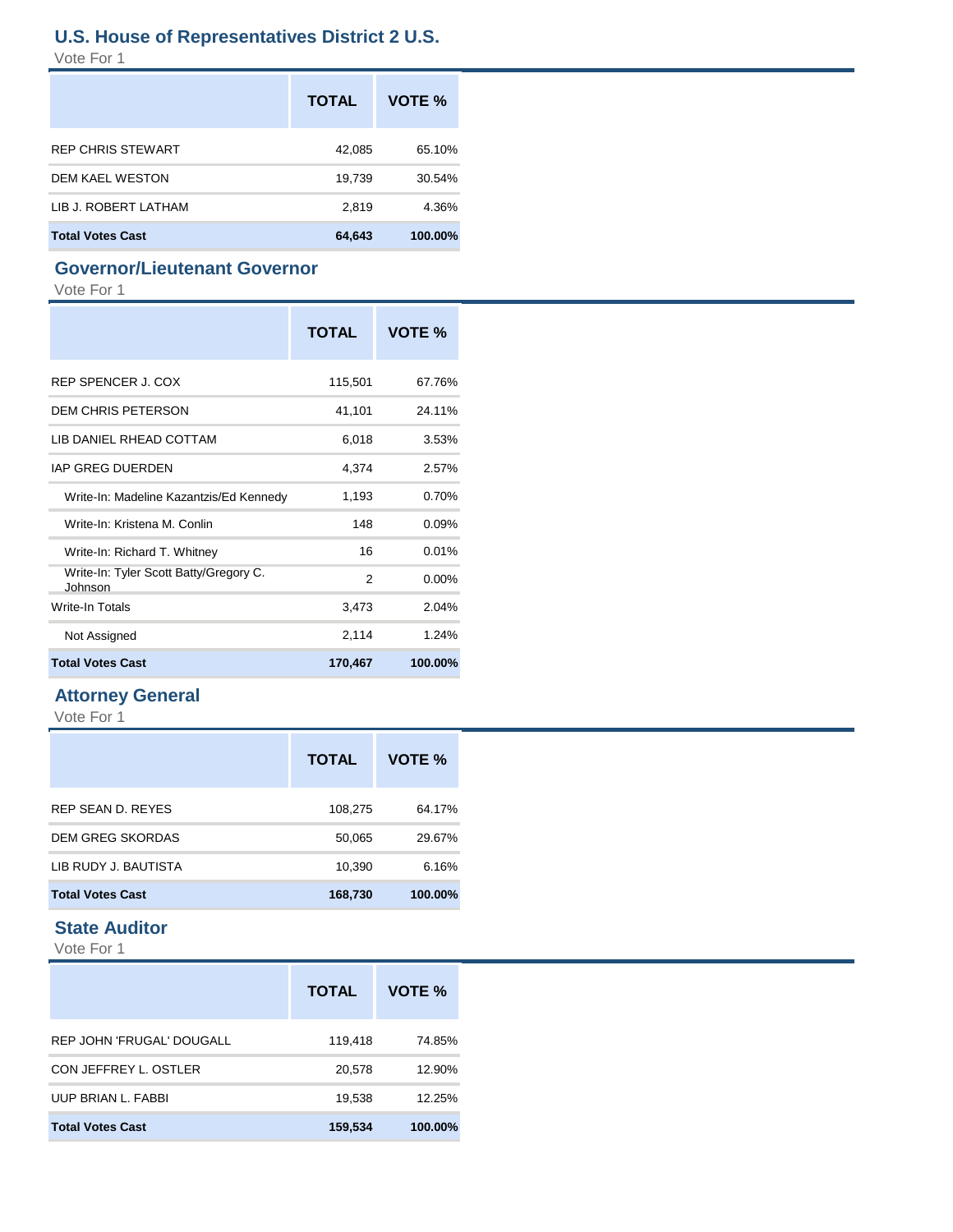#### **State Treasurer**

Vote For 1

|                         | <b>TOTAL</b> | VOTE %  |
|-------------------------|--------------|---------|
| REP DAVID DAMSCHEN      | 120,880      | 76.45%  |
| LIB JOSEPH SPECIALE     | 20,216       | 12.79%  |
| CON RICHARD PROCTOR     | 17.016       | 10.76%  |
| <b>Total Votes Cast</b> | 158,112      | 100.00% |

### **Utah Senate 20 (Multi-County)**

Vote For 1

|                         | <b>TOTAL</b> | VOTE %  |
|-------------------------|--------------|---------|
| <b>REP GREGG BUXTON</b> | 7,814        | 100.00% |
| <b>Total Votes Cast</b> | 7,814        | 100.00% |

### **Utah Senate 23 (Multi-County)**

Vote For 1

|                                | <b>TOTAL</b> | <b>VOTE %</b> |
|--------------------------------|--------------|---------------|
| REP TODD WEILER                | 37,833       | 90.18%        |
| Write-In: Marci Green Campbell | 2,410        | 5.74%         |
| Write-In Totals                | 4,122        | 9.82%         |
| Not Assigned                   | 1,712        | 4.08%         |
| <b>Total Votes Cast</b>        | 41,955       | 100.00%       |

## **Utah House of Representatives 11 (Multi-County)**

Vote For 1

|                           | <b>TOTAL</b> | VOTE %  |
|---------------------------|--------------|---------|
| <b>REP KELLY B. MILES</b> | 3,336        | 64.88%  |
| DEM JASON M. ALLEN        | 1,806        | 35.12%  |
| <b>Total Votes Cast</b>   | 5,142        | 100.00% |

#### **Utah House of Representatives 12 (Multi-County)** Vote For 1

|                           | <b>TOTAL</b> | VOTE %  |
|---------------------------|--------------|---------|
| <b>REP MIKE SCHULTZ</b>   | 1.227        | 77.27%  |
| <b>UUP SHAWN FERRIOLA</b> | 361          | 22.73%  |
| <b>Total Votes Cast</b>   | 1,588        | 100.00% |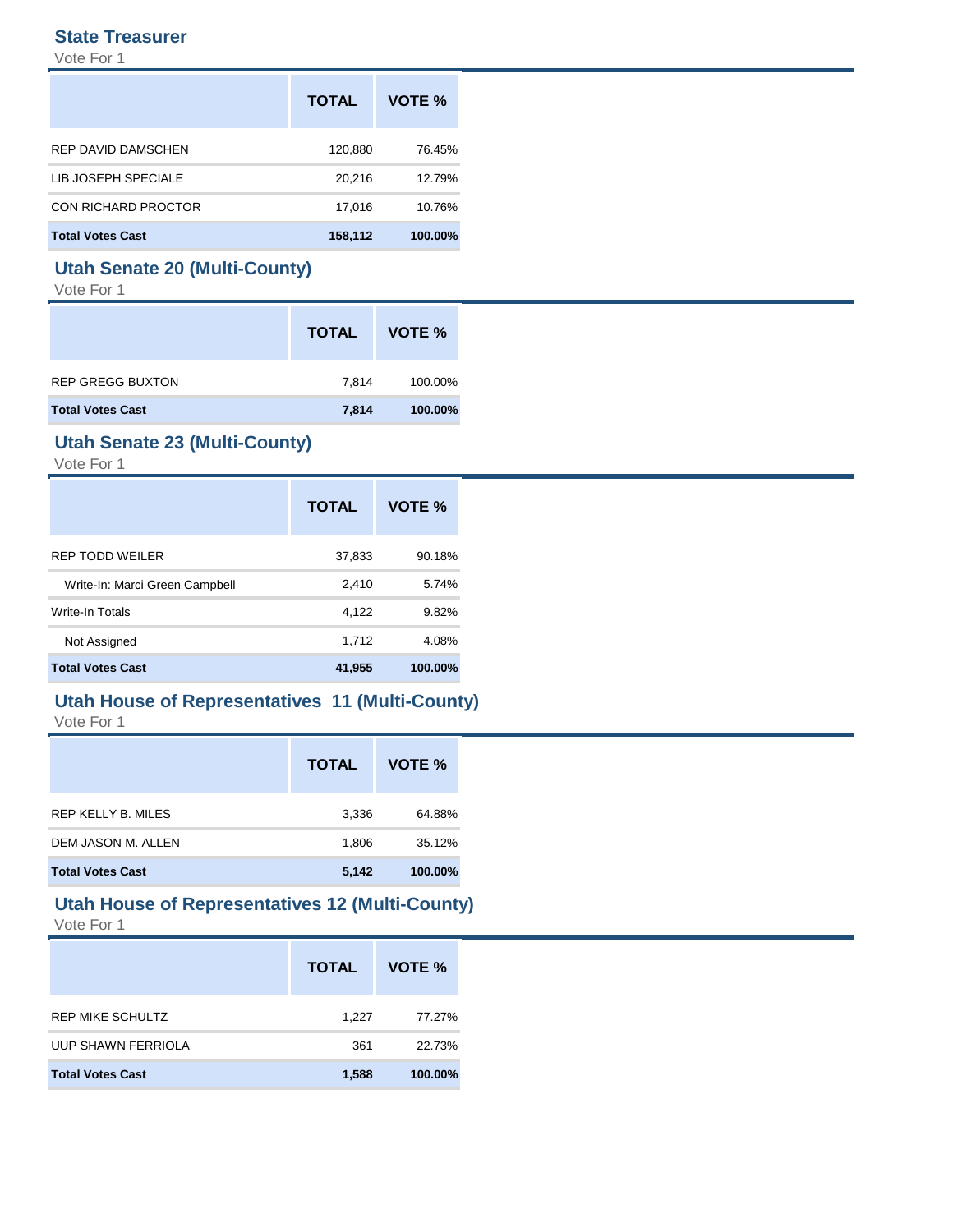### **Utah House of Representatives 13**

Vote For 1

|                         | <b>TOTAL</b> | VOTE %  |
|-------------------------|--------------|---------|
| <b>REP PAUL RAY</b>     | 10,798       | 63.15%  |
| DEM TAB LYN UNO         | 6,302        | 36.85%  |
| <b>Total Votes Cast</b> | 17,100       | 100.00% |

### **Utah House of Representatives 14**

Vote For 1

|                         | <b>TOTAL</b> | VOTE %  |
|-------------------------|--------------|---------|
| REP KARIANNE LISONBEE   | 10,336       | 65.43%  |
| DEM OLIVIA JARAMILLO    | 5,462        | 34.57%  |
| <b>Total Votes Cast</b> | 15,798       | 100.00% |

### **Utah House of Representatives 15**

Vote For 1

|                         | <b>TOTAL</b> | VOTE %  |
|-------------------------|--------------|---------|
| <b>REP BRAD WILSON</b>  | 17,965       | 77.22%  |
| UUP AMMON GRUWELL       | 5.301        | 22.78%  |
| <b>Total Votes Cast</b> | 23,266       | 100.00% |

### **Utah House of Representatives 16**

Vote For 1

|                         | <b>TOTAL</b> | VOTE %  |
|-------------------------|--------------|---------|
| <b>REP STEVE HANDY</b>  | 10,890       | 62.15%  |
| DEM CHERYL NUNN         | 5,272        | 30.09%  |
| LIB BRENT ZIMMERMAN     | 1,361        | 7.77%   |
| <b>Total Votes Cast</b> | 17,523       | 100.00% |

### **Utah House of Representatives 17**

|                              | <b>TOTAL</b> | VOTE %  |
|------------------------------|--------------|---------|
| <b>REP STEWART E. BARLOW</b> | 13,881       | 68.81%  |
| <b>DEM ERIC LAST</b>         | 5,214        | 25.85%  |
| CON JEANNETTE PROCTOR        | 1,077        | 5.34%   |
| <b>Total Votes Cast</b>      | 20,172       | 100.00% |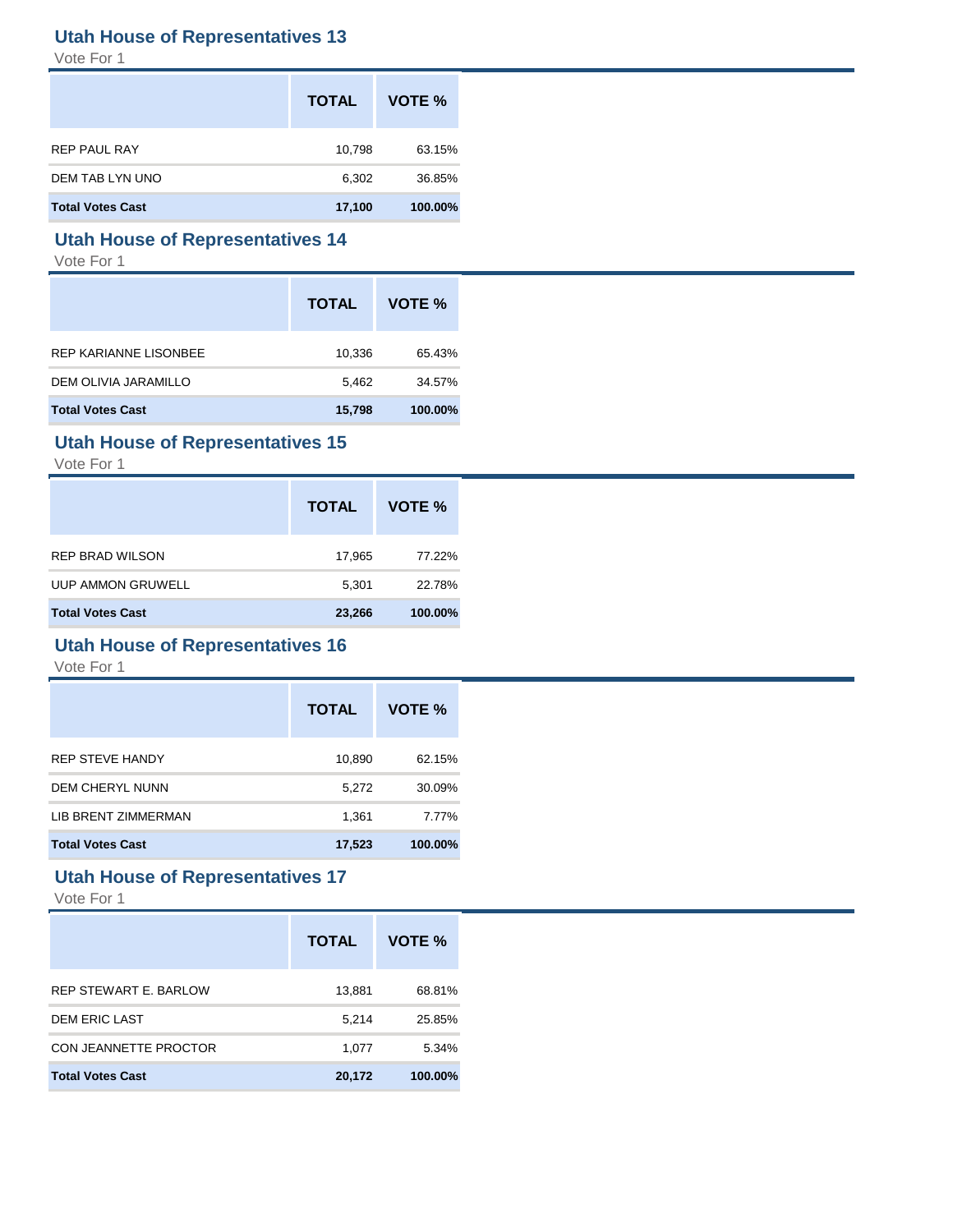### **Utah House of Representatives 18**

Vote For 1

|                                | <b>TOTAL</b> | VOTE %  |
|--------------------------------|--------------|---------|
| REP TIMOTHY D. HAWKES          | 17.281       | 72.88%  |
| DEM KATHERINE DAWNAE NICHOLSON | 6.431        | 27.12%  |
| <b>Total Votes Cast</b>        | 23,712       | 100.00% |

### **Utah House of Representatives 19**

Vote For 1

|                               | <b>TOTAL</b> | VOTE %  |
|-------------------------------|--------------|---------|
| REP RAYMOND P WARD            | 15,870       | 80.37%  |
| <b>CON CAMERON DRANSFIELD</b> | 3,876        | 19.63%  |
| <b>Total Votes Cast</b>       | 19,746       | 100.00% |

### **Utah House of Representatives 20**

Vote For 1

|                           | <b>TOTAL</b> | VOTE %  |
|---------------------------|--------------|---------|
| REP MELISSA GARFF BALLARD | 13,828       | 67.31%  |
| DEM PHIL GRAVES           | 6.717        | 32.69%  |
| <b>Total Votes Cast</b>   | 20,545       | 100.00% |

### **State Board of Education 4**

Vote For 1

|                         | <b>TOTAL</b> | VOTE %  |
|-------------------------|--------------|---------|
| REP BRENT J. STRATE     | 61,716       | 100.00% |
| <b>Total Votes Cast</b> | 61,716       | 100.00% |

#### **Commissioner**

Vote For 1

|                         | <b>TOTAL</b> | VOTE %  |
|-------------------------|--------------|---------|
| REP RANDY B. ELLIOTT    | 144,265      | 100.00% |
| <b>Total Votes Cast</b> | 144,265      | 100.00% |

### **Assessor**

|                          | <b>TOTAL</b> | VOTE %  |
|--------------------------|--------------|---------|
| REP DALE LOWELL PETERSON | 143,253      | 100.00% |
| <b>Total Votes Cast</b>  | 143,253      | 100.00% |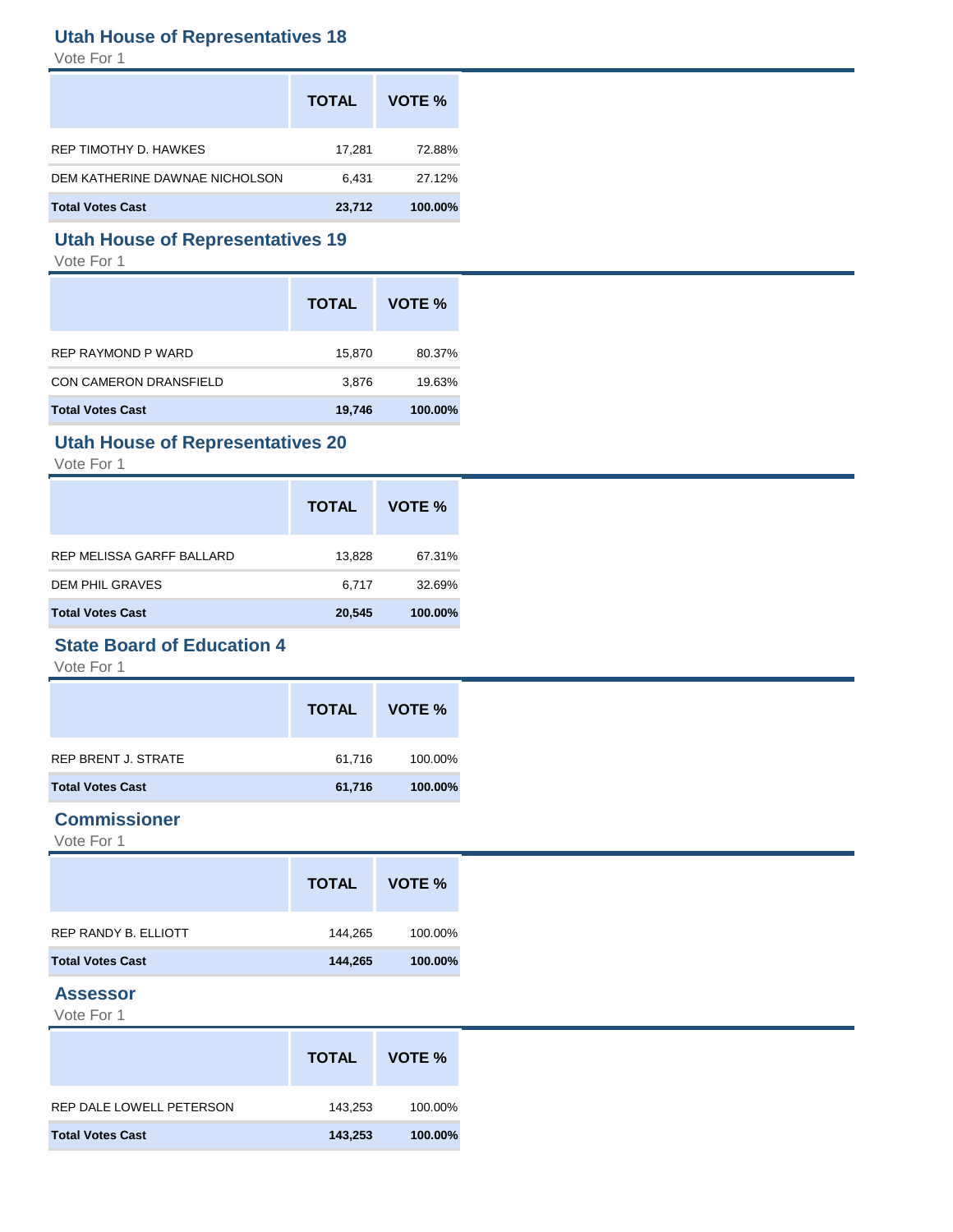#### **Recorder**

Vote For 1

| <b>TOTAL</b> | VOTE %  |
|--------------|---------|
| 143,878      | 100.00% |
| 143,878      | 100.00% |
|              |         |

### **Surveyor**

Vote For 1

|                         | <b>TOTAL</b> | VOTE %  |
|-------------------------|--------------|---------|
| REP MAX B. ELLIOTT      | 143,625      | 100.00% |
| <b>Total Votes Cast</b> | 143,625      | 100.00% |

### **Treasurer**

Vote For 1

|                         | <b>TOTAL</b> | VOTE %  |
|-------------------------|--------------|---------|
| REP MARK ALTOM          | 144,362      | 100.00% |
| <b>Total Votes Cast</b> | 144,362      | 100.00% |

### **Mutton Hollow Township Planning Commission 3**

Vote For 1

|                         | <b>TOTAL</b> | VOTE %  |
|-------------------------|--------------|---------|
| <b>JERRY HARTLEY</b>    | 397          | 100.00% |
| <b>Total Votes Cast</b> | 397          | 100.00% |

### **Davis School Board District 1**

Vote For 1

|                         | <b>TOTAL</b> | VOTE %  |
|-------------------------|--------------|---------|
| LIZ BERTIN MUMFORD      | 16,948       | 78.26%  |
| <b>GARY WIDDERS</b>     | 4,708        | 21.74%  |
| <b>Total Votes Cast</b> | 21,656       | 100.00% |

### **Davis School Board District 2**

|                         | <b>TOTAL</b> | VOTE %  |
|-------------------------|--------------|---------|
| <b>JOHN L. ROBISON</b>  | 11,632       | 48.38%  |
| AMANDA L.C. OLSON       | 10.790       | 44.88%  |
| Write-In: Emilie Daly   | 1,392        | 5.79%   |
| Write-In Totals         | 1,620        | 6.74%   |
| Not Assigned            | 228          | 0.95%   |
| <b>Total Votes Cast</b> | 24.042       | 100.00% |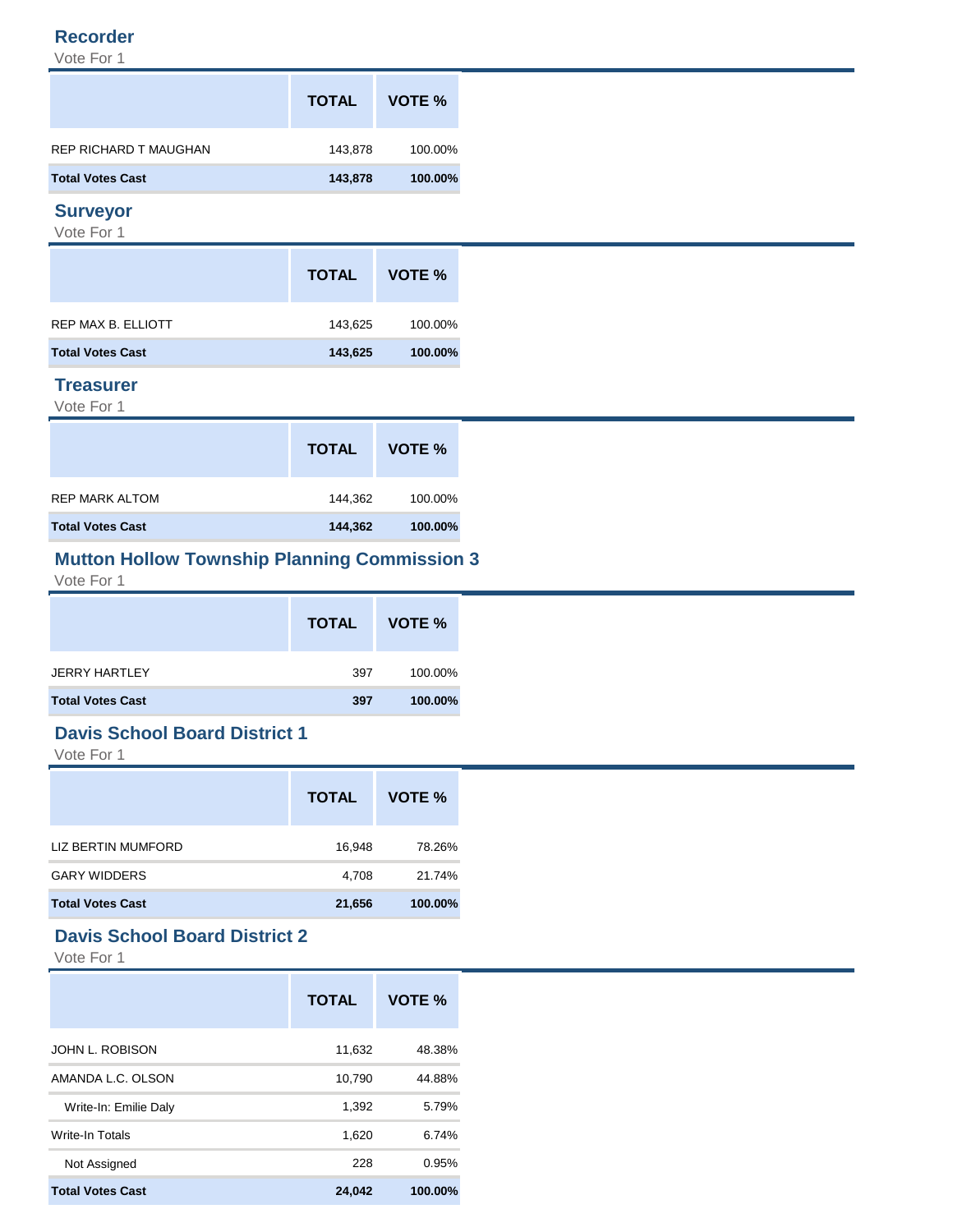### **Davis School Board District 4**

Vote For 1

|                                | <b>TOTAL</b> | VOTE %  |
|--------------------------------|--------------|---------|
| <b>BRIGIT L GERRARD</b>        | 20,195       | 94.66%  |
| Write-In: Brittanie Dawn Flint | 525          | 2.46%   |
| <b>Write-In Totals</b>         | 1,140        | 5.34%   |
| Not Assigned                   | 615          | 2.88%   |
| <b>Total Votes Cast</b>        | 21,335       | 100.00% |

### **Utah Supreme Court JOHN A. PEARCE**

Vote For 1

|                         | <b>TOTAL</b> | VOTE %  |
|-------------------------|--------------|---------|
| Yes                     | 125,329      | 83.46%  |
| No                      | 24,835       | 16.54%  |
| <b>Total Votes Cast</b> | 150,164      | 100.00% |

### **Court of Appeals DAVID N. MORTENSEN**

Vote For 1

|                         | <b>TOTAL</b> | VOTE %  |
|-------------------------|--------------|---------|
| Yes                     | 119,481      | 79.93%  |
| No                      | 29,998       | 20.07%  |
| <b>Total Votes Cast</b> | 149,479      | 100.00% |

### **Court of Appeals DIANA HAGEN**

Vote For 1

|                         | <b>TOTAL</b> | VOTE %  |
|-------------------------|--------------|---------|
| Yes                     | 126,899      | 84.68%  |
| No                      | 22,958       | 15.32%  |
| <b>Total Votes Cast</b> | 149,857      | 100.00% |

### **Court of Appeals GREGORY KEITH ORME**

|                         | <b>TOTAL</b> | VOTE %  |
|-------------------------|--------------|---------|
| Yes                     | 121,578      | 81.84%  |
| No                      | 26,984       | 18.16%  |
| <b>Total Votes Cast</b> | 148,562      | 100.00% |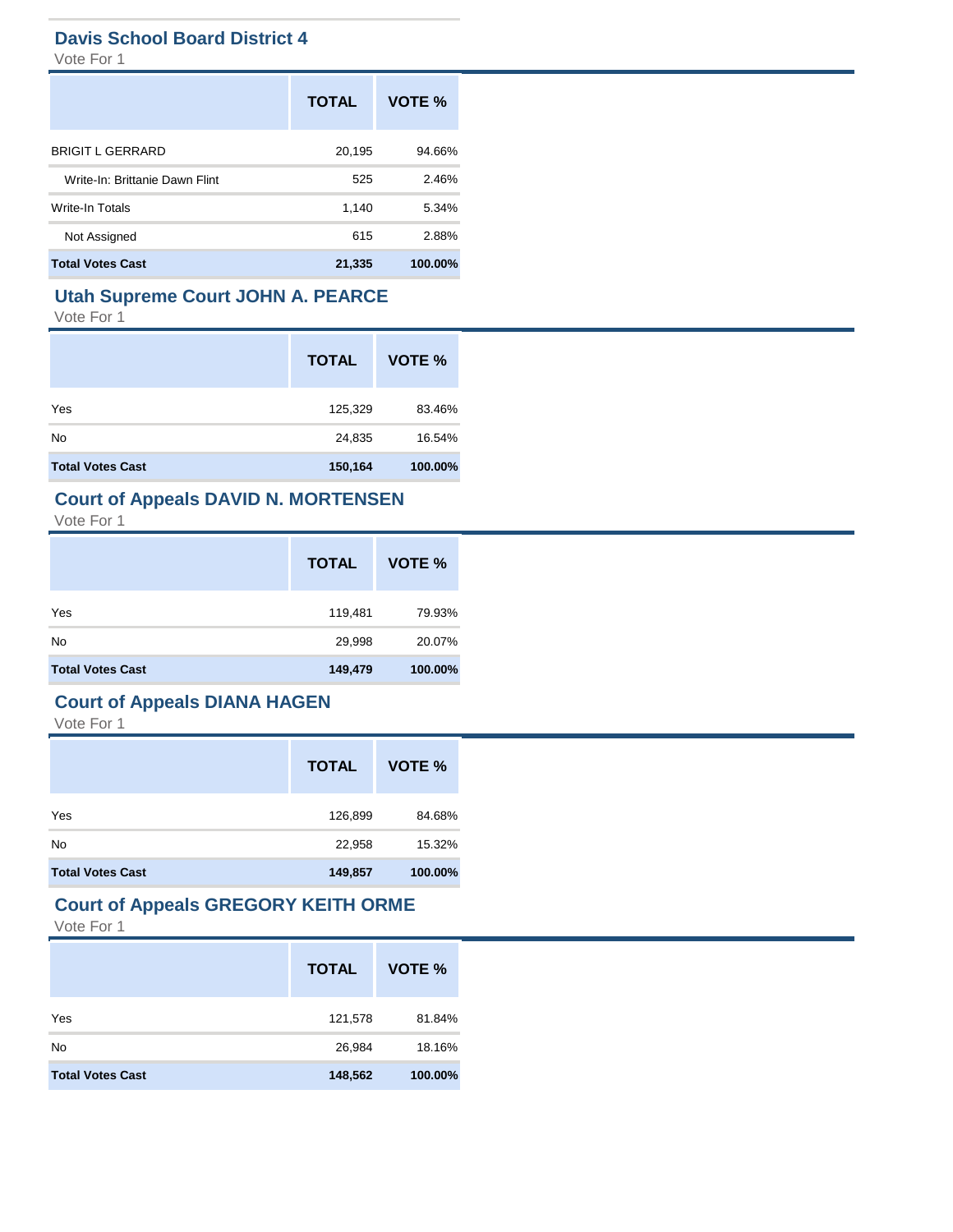### **Court of Appeals JILL M. POHLMAN**

Vote For 1

|                         | <b>TOTAL</b> | VOTE %  |
|-------------------------|--------------|---------|
| Yes                     | 125,511      | 84.63%  |
| No                      | 22,792       | 15.37%  |
| <b>Total Votes Cast</b> | 148,303      | 100.00% |

# **Court of Appeals MICHELE M. CHRISTIANSEN FORSTER**

Vote For 1

|                         | <b>TOTAL</b> | VOTE %  |
|-------------------------|--------------|---------|
| Yes                     | 123,584      | 83.70%  |
| No                      | 24,059       | 16.30%  |
| <b>Total Votes Cast</b> | 147,643      | 100.00% |

### **Court of Appeals RYAN M. HARRIS**

Vote For 1

|                         | <b>TOTAL</b> | VOTE %  |
|-------------------------|--------------|---------|
| Yes                     | 112,531      | 76.68%  |
| No                      | 34,232       | 23.32%  |
| <b>Total Votes Cast</b> | 146,763      | 100.00% |

### **Second Judicial District DAVID R. HAMILTON**

Vote For 1

|                         | <b>TOTAL</b> | VOTE %  |
|-------------------------|--------------|---------|
| Yes                     | 121,613      | 83.08%  |
| <b>No</b>               | 24,763       | 16.92%  |
| <b>Total Votes Cast</b> | 146,376      | 100.00% |

#### **Second Juvenile District JEFFREY J. NOLAND** Vote For 1

|                         | <b>TOTAL</b> | VOTE %  |
|-------------------------|--------------|---------|
| Yes                     | 120,606      | 82.57%  |
| No                      | 25,460       | 17.43%  |
| <b>Total Votes Cast</b> | 146,066      | 100.00% |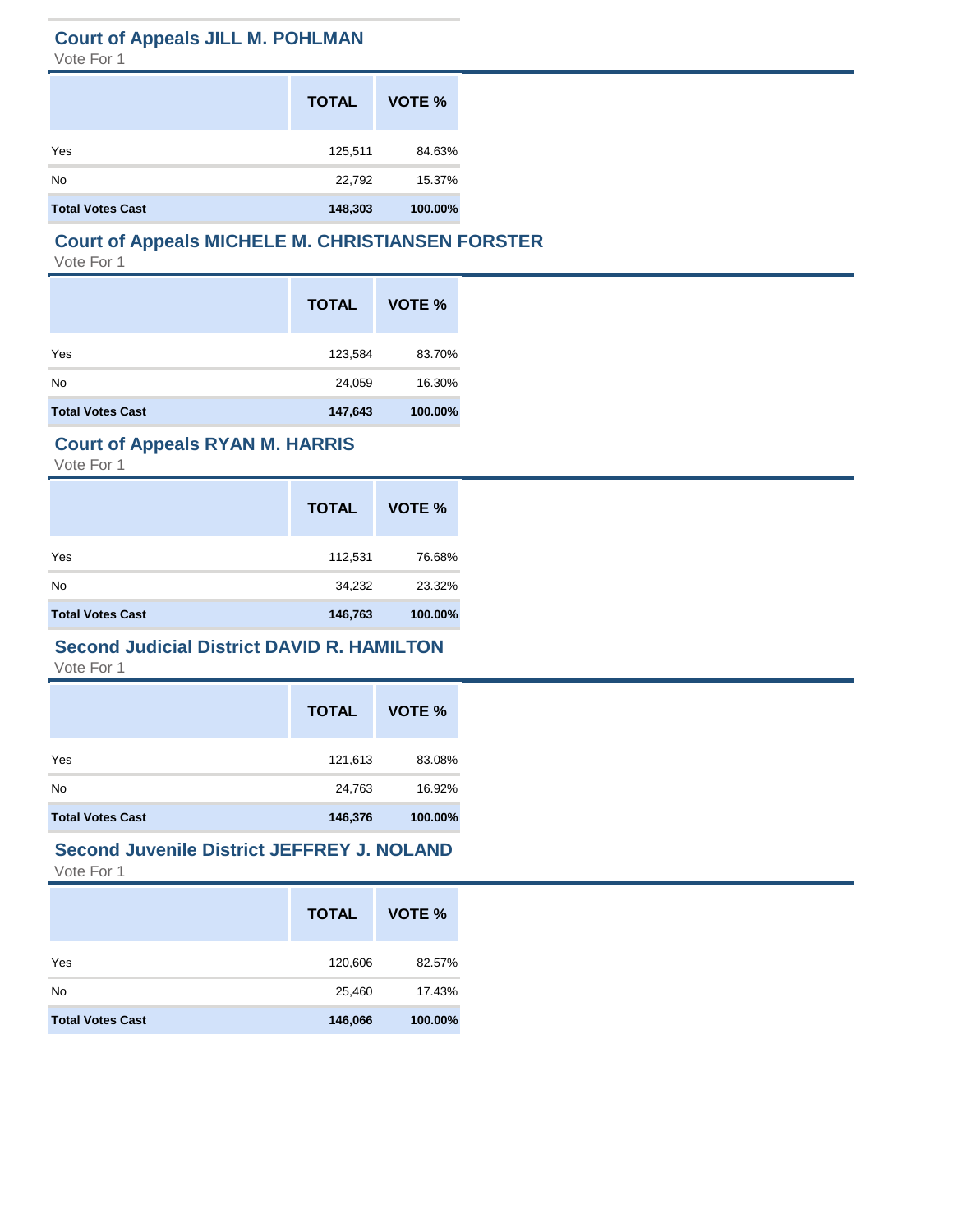### **Second Judicial District JENNIFER L. VALENCIA**

Vote For 1

|                         | <b>TOTAL</b> | VOTE %  |
|-------------------------|--------------|---------|
| Yes                     | 118,721      | 81.17%  |
| No                      | 27,537       | 18.83%  |
| <b>Total Votes Cast</b> | 146,258      | 100.00% |

### **Second Juvenile District MICHELLE E. HEWARD** Vote For 1

|                         | <b>TOTAL</b> | VOTE %  |
|-------------------------|--------------|---------|
| Yes                     | 124,173      | 84.87%  |
| No                      | 22,141       | 15.13%  |
| <b>Total Votes Cast</b> | 146,314      | 100.00% |

### **Second Judicial District NOEL S. HYDE**

Vote For 1

|                         | <b>TOTAL</b> | VOTE %  |
|-------------------------|--------------|---------|
| Yes                     | 120,874      | 82.69%  |
| <b>No</b>               | 25,308       | 17.31%  |
| <b>Total Votes Cast</b> | 146,182      | 100.00% |

#### **Second Juvenile District ROBERT G. NEILL**

Vote For 1

|                         | <b>TOTAL</b> | VOTE %  |
|-------------------------|--------------|---------|
| Yes                     | 120,740      | 82.82%  |
| No                      | 25,042       | 17.18%  |
| <b>Total Votes Cast</b> | 145,782      | 100.00% |

# **Second Judicial District ROBERT J. DALE**

|                         | <b>TOTAL</b> | VOTE %  |
|-------------------------|--------------|---------|
| Yes                     | 121,167      | 82.99%  |
| No                      | 24,830       | 17.01%  |
| <b>Total Votes Cast</b> | 145,997      | 100.00% |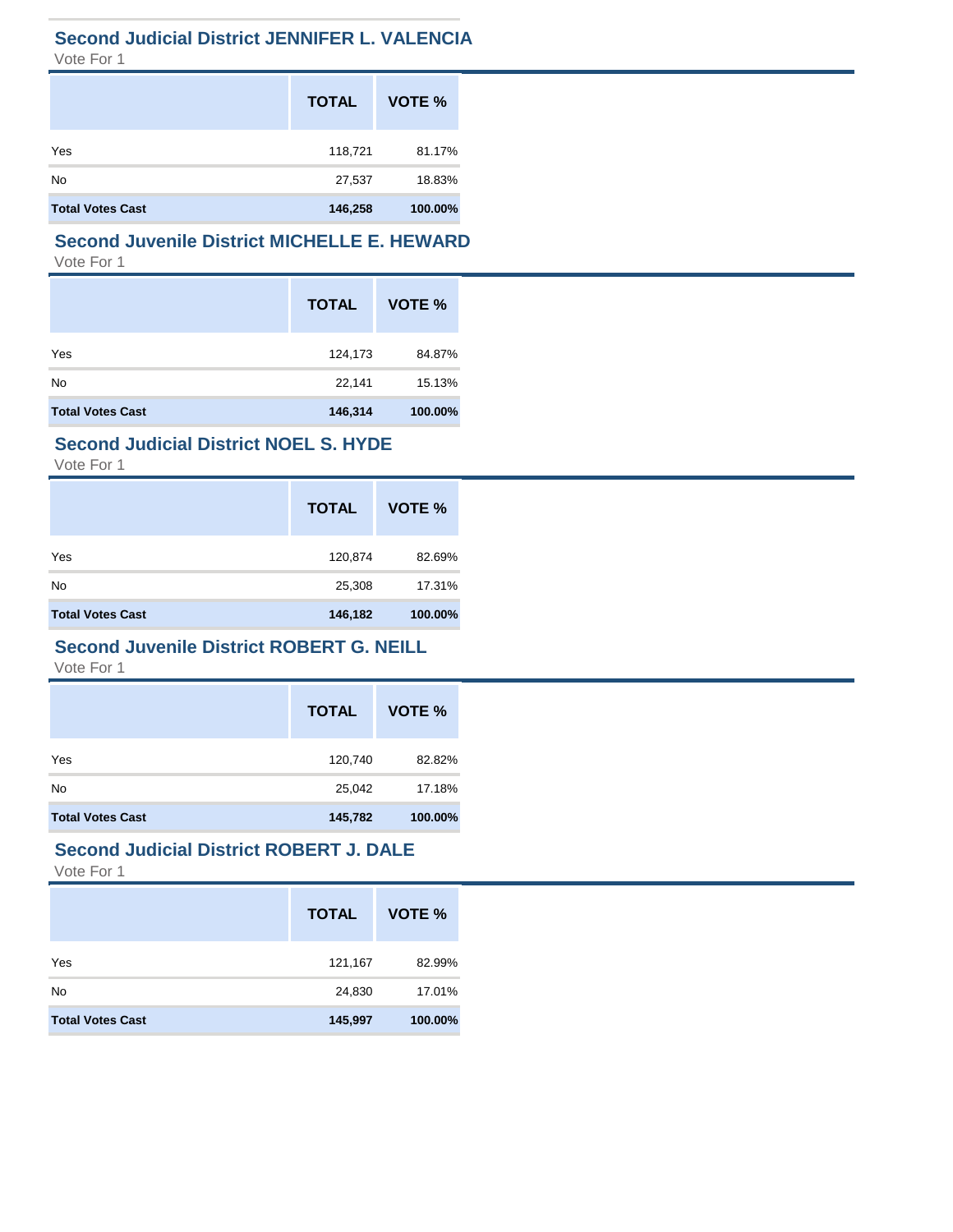### **Sunset City Justice Court BRIAN E. BROWER**

Vote For 1

|                         | <b>TOTAL</b> | VOTE %  |
|-------------------------|--------------|---------|
| Yes                     | 118,652      | 82.37%  |
| No                      | 25,388       | 17.63%  |
| <b>Total Votes Cast</b> | 144,040      | 100.00% |

# **Davis County Justice Court JOHN CARL YNCHAUSTI**

Vote For 1

|                         | <b>TOTAL</b> | VOTE %  |
|-------------------------|--------------|---------|
| Yes                     | 118,231      | 81.16%  |
| No                      | 27,446       | 18.84%  |
| <b>Total Votes Cast</b> | 145,677      | 100.00% |

### **CONSTITUTIONAL AMENDMENT A**

Vote For 1

|                         | <b>TOTAL</b> | VOTE %  |
|-------------------------|--------------|---------|
| For                     | 95,463       | 57.51%  |
| Against                 | 70,519       | 42.49%  |
| <b>Total Votes Cast</b> | 165,982      | 100.00% |

#### **CONSTITUTIONAL AMENDMENT B**

Vote For 1

|                         | <b>TOTAL</b> | VOTE %  |
|-------------------------|--------------|---------|
| For                     | 132,491      | 81.86%  |
| Against                 | 29,354       | 18.14%  |
| <b>Total Votes Cast</b> | 161,845      | 100.00% |

#### **CONSTITUTIONAL AMENDMENT C**

|                         | <b>TOTAL</b> | VOTE %  |
|-------------------------|--------------|---------|
| For                     | 135,595      | 82.70%  |
| Against                 | 28,369       | 17.30%  |
| <b>Total Votes Cast</b> | 163,964      | 100.00% |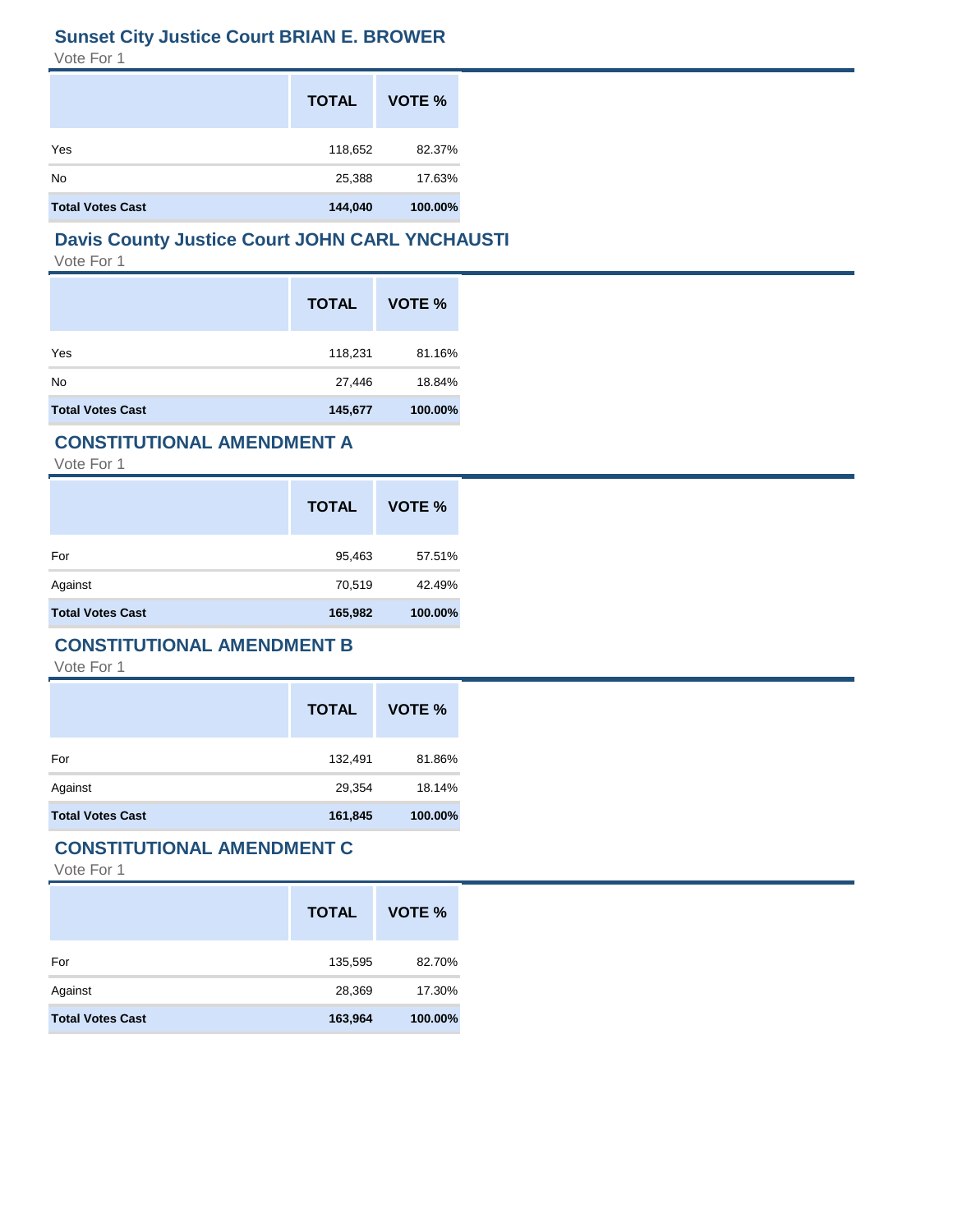### **CONSTITUTIONAL AMENDMENT D**

Vote For 1

|                         | <b>TOTAL</b> | VOTE %  |
|-------------------------|--------------|---------|
| For                     | 98,244       | 62.28%  |
| Against                 | 59,511       | 37.72%  |
| <b>Total Votes Cast</b> | 157,755      | 100.00% |

#### **CONSTITUTIONAL AMENDMENT E**

Vote For 1

|                         | <b>TOTAL</b> | VOTE %  |
|-------------------------|--------------|---------|
| For                     | 128,285      | 78.11%  |
| Against                 | 35,961       | 21.89%  |
| <b>Total Votes Cast</b> | 164,246      | 100.00% |

### **CONSTITUTIONAL AMENDMENT F**

Vote For 1

|                         | <b>TOTAL</b> | VOTE %  |
|-------------------------|--------------|---------|
| For                     | 107,987      | 68.65%  |
| Against                 | 49,320       | 31.35%  |
| <b>Total Votes Cast</b> | 157,307      | 100.00% |

#### **CONSTITUTIONAL AMENDMENT G**

Vote For 1

|                         | <b>TOTAL</b> | VOTE %  |
|-------------------------|--------------|---------|
| For                     | 89,818       | 55.19%  |
| Against                 | 72,931       | 44.81%  |
| <b>Total Votes Cast</b> | 162,749      | 100.00% |

### **OFFICIAL BALLOT FOR CITY OF BOUNTIFUL PARK AND TRAILS BOND**

|                                       | <b>TOTAL</b> | VOTE %  |
|---------------------------------------|--------------|---------|
| FOR THE ISSUANCE OF BONDS (YES)       | 14.424       | 59.37%  |
| AGAINST THE ISSUANCE OF BONDS<br>(NO) | 9.873        | 40.63%  |
| <b>Total Votes Cast</b>               | 24.297       | 100.00% |